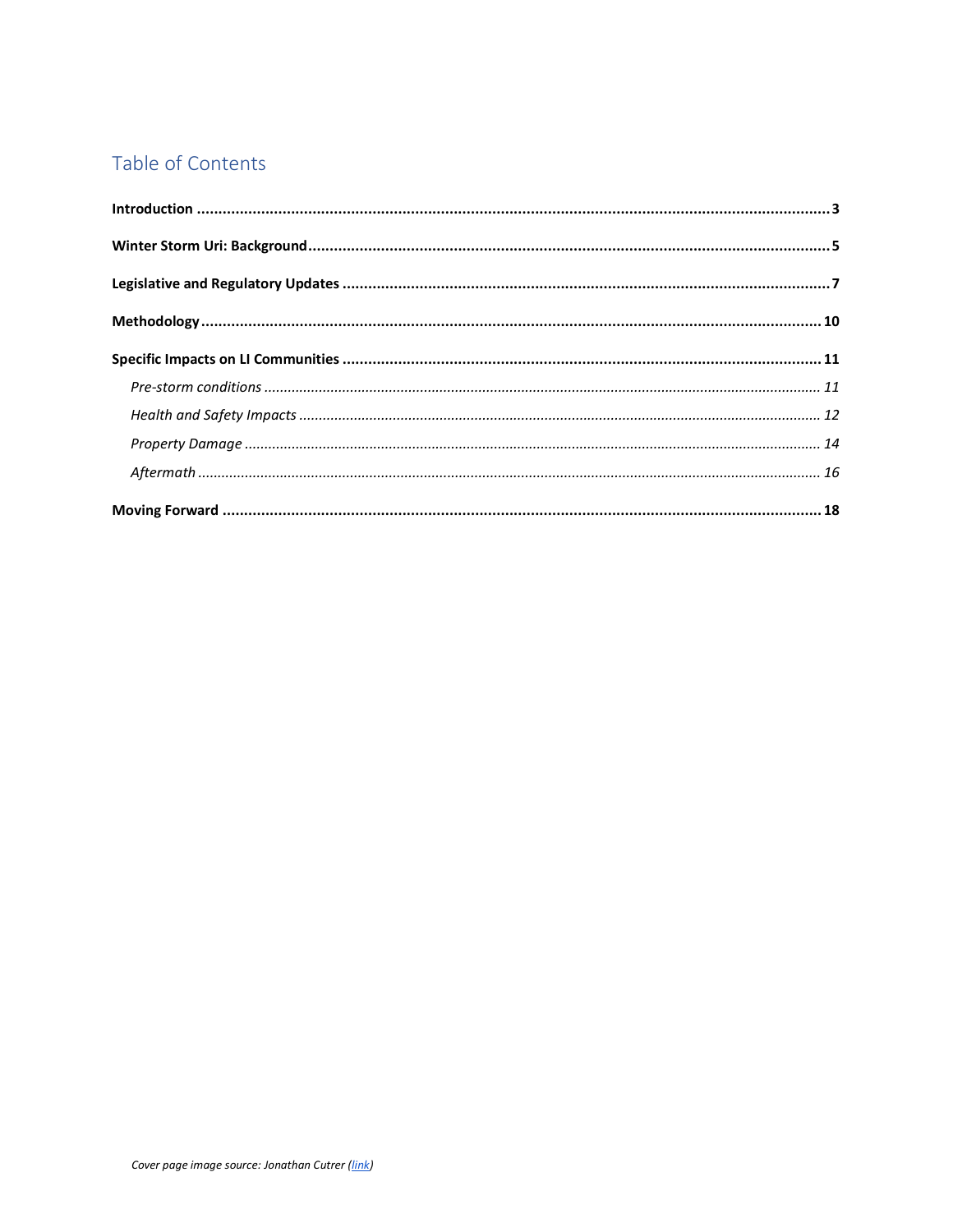### <span id="page-1-0"></span>**Introduction**

Texas Energy Poverty Research Institute seeks to investigate how developments in the Texas energy landscape affect the energy cost burden for low and moderate income (LMI) households across the state. Winter Storm Uri and its lingering effects add to existing concerns about the affordability of household energy use in the state. In the months following the storm, journalists, academics, and policymakers sifted through the storm's wake to ascertain what exactly went wrong and explored how such a catastrophe could be avoided in the future. While many of us have been able to fully recover from the aftermath of the extreme winter weather, countless families across the state continue to struggle with the storm's consequences.

There continues to be a salient need to investigate how the storm affected communities in Texas where the cost of energy remains a burden on an everyday basis —not just during extreme weather events. TEPRI's goal as an organization is to better understand energy insecurity in the Texas context by capturing lived experiences. We focus on the disproportionate energy cost burdens, the trade-offs faced when paying utility bills, the discomfort and stress related to energy access and affordability, and the impacts on health for LMI households across the state.

Although the storm has passed, its lingering effects further complicate efforts for relieving energy poverty. Tens of billions of dollars of debt accrued during the peak of the winter weather that is starting to come due for ratepayers and retail electric providers alike.<sup>1</sup> While the Texas state legislature has attempted to soften the blow, nearly all Texans will still see their electricity bills go up in the near future to help pay down those debts.<sup>2</sup> Those payments are likely to last for years in order to avoid some of the potential sticker shock faced by some residents across the state. With some power generators now being required to weatherize against similar winter weather events, there are fears that bills could go up even further without additional relief at the state level.

Even after the extraordinary level of scrutiny that the Electricity Reliability Council of Texas (ERCOT) faced, the grid operator was forced to issue a request for electricity conservation on Monday, June 14, following higher than average temperatures for the month of June.<sup>3</sup> The notice was in place until Friday, June 16, leading to concern among Texans who felt that measures should have been adopted to avoid such a scenario.<sup>4</sup> Again, an unexpectedly high amount of power generation was forced offline during a period of peak demand, putting excess strain on the grid. Texans were urged to minimize electricity use by setting temperatures above 78 degrees Fahrenheit, to avoid using major appliances (such as dishwashers), and to unplug unused electronic devices.

<sup>&</sup>lt;sup>1</sup> Robert Bryce, "Texas Ratepayers Are Being Saddled With Nearly \$38 Billion In Excess Energy Costs From Winter Storm Uri," *Forbes*, June 11, 2021, sec. Energy, https://www.forbes.com/sites/robertbryce/2021/06/11/texas-ratepayers-are-beingsaddled-with-nearly-38-billion-in-excess-energy-costs-from-winter-storm-uri/.

<sup>2</sup> Loren Steffy, "Despite Losing Power for Days, Texans Will Pay Higher Power Bills—Perhaps for Decades to Come," *Texas Monthly*, March 4, 2021, https://www.texasmonthly.com/news-politics/blackout-crisis-texans-electric-bills/.

<sup>&</sup>lt;sup>3</sup> Mitchell Ferman, "Some Texas Power Plants Unexpectedly Went Offline Last Week. The Grid Operator Says It Still Doesn't Know Why," *The Texas Tribune*, June 24, 2021, https://www.texastribune.org/2021/06/24/texas-ercot-power-plants-offline/. <sup>4</sup> Tim Mclaughlin, "Texas Power Grid Faces Summer Having Changed Little from February Freeze," *Reuters*, June 24, 2021, sec. Energy, https://www.reuters.com/business/energy/texas-power-grid-faces-summer-having-changed-little-february-freeze-2021-06-24/.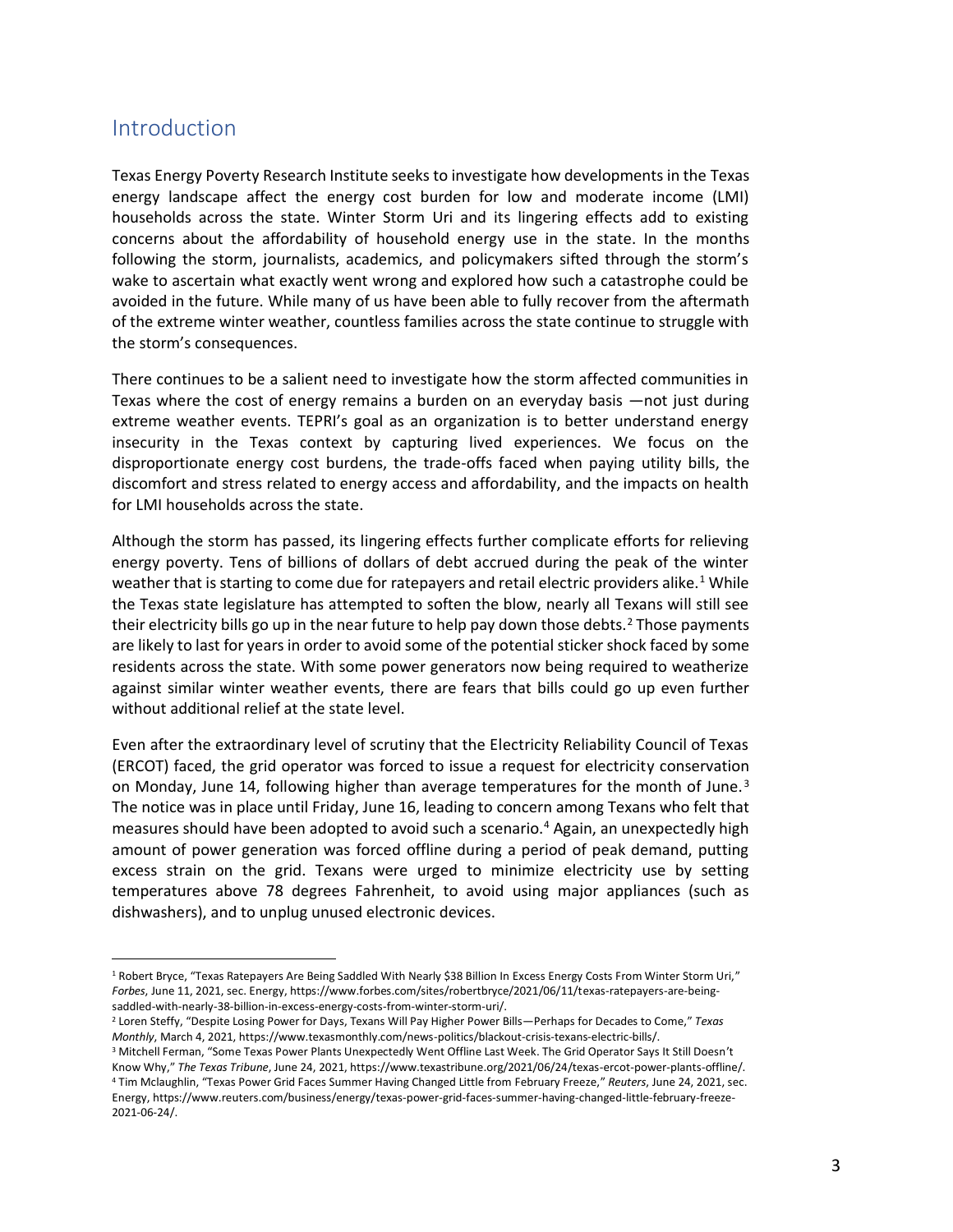It is important to note, however, that ERCOT serves to monitor the grid operation but does not actually serve as the operator of the individual power generation facilities that make up the grid. As such, there is a network of independent operators that make up what is considered the ERCOT grid. Independent operators are not required to quickly disclose what causes generation capacity to go offline.<sup>5</sup> At the time of writing, the causes of these outages were unclear.

*Many low-income households across the state will again be forced to grapple with how to manage rising energy bills as the economy is still recovering from the pandemic-related economic downturn.*

With recent events, the reliability of the ERCOT grid continues to be on the minds of families across Texas. While 2021 may not be Texas's hottest or driest year on record, the state is poised to experience temperatures that are hotter than average for the duration of the summer.<sup>6</sup> Many low-income households across the state will again be forced to grapple with how to manage rising energy bills as the economy is still recovering from the pandemicrelated economic downturn. Even then, the economic recovery is not happening at the same pace for all Texans. Despite lowering unemployment figures across the state, communities of color continue to have disproportionately higher levels of unemployment compared to their white counterparts.<sup>7</sup>

In response to Winter Storm Uri, TEPRI released the *[Lived Experiences of Winter Storm Uri](https://txenergypoverty.org/2021/03/blog-lived-experiences-of-winter-storm-uri/)* in March 2021 - a blog post which presented high-level insights from a survey of 953 respondents from across Texas. The survey aimed to gauge how households across Texas and across the income spectrum were impacted by the storm and better understand the storm's lingering effects. This report seeks to dig deeper into the data presented in *Lived Experiences of Winter Storm Uri* and provide a more in-depth analysis of the storm's immediate and lasting impacts on low-income households in Texas. We begin by providing a brief overview of the sequence of events during Winter Storm Uri to demonstrate the conditions that led to the experiences highlighted in the report. This work also investigates the legislative and regulatory actions that followed in the storm's aftermath, with a particular focus on the financial impacts to individual ratepayers. We then discuss the methodology used in collecting data on lived experiences. Finally, we explore specific storm impacts on lower income respondents, focusing on their pre-storm concerns, threats to health and safety, property damage, and the storm's lasting effects.

<sup>5</sup> Ferman, "Some Texas Power Plants Unexpectedly Went Offline Last Week. The Grid Operator Says It Still Doesn't Know Why."

<sup>6</sup> Chris Coleman, "Seasonal Updates," *Seasonal Updates* (blog), May 7, 2021, http://www.ercot.com/about/weather/updates. 7 Julia Wolfe, "How Fast Is The Economy Recovering?," *FiveThirtyEight*, July 2, 2021, https://projects.fivethirtyeight.com/useconomy-coronavirus/.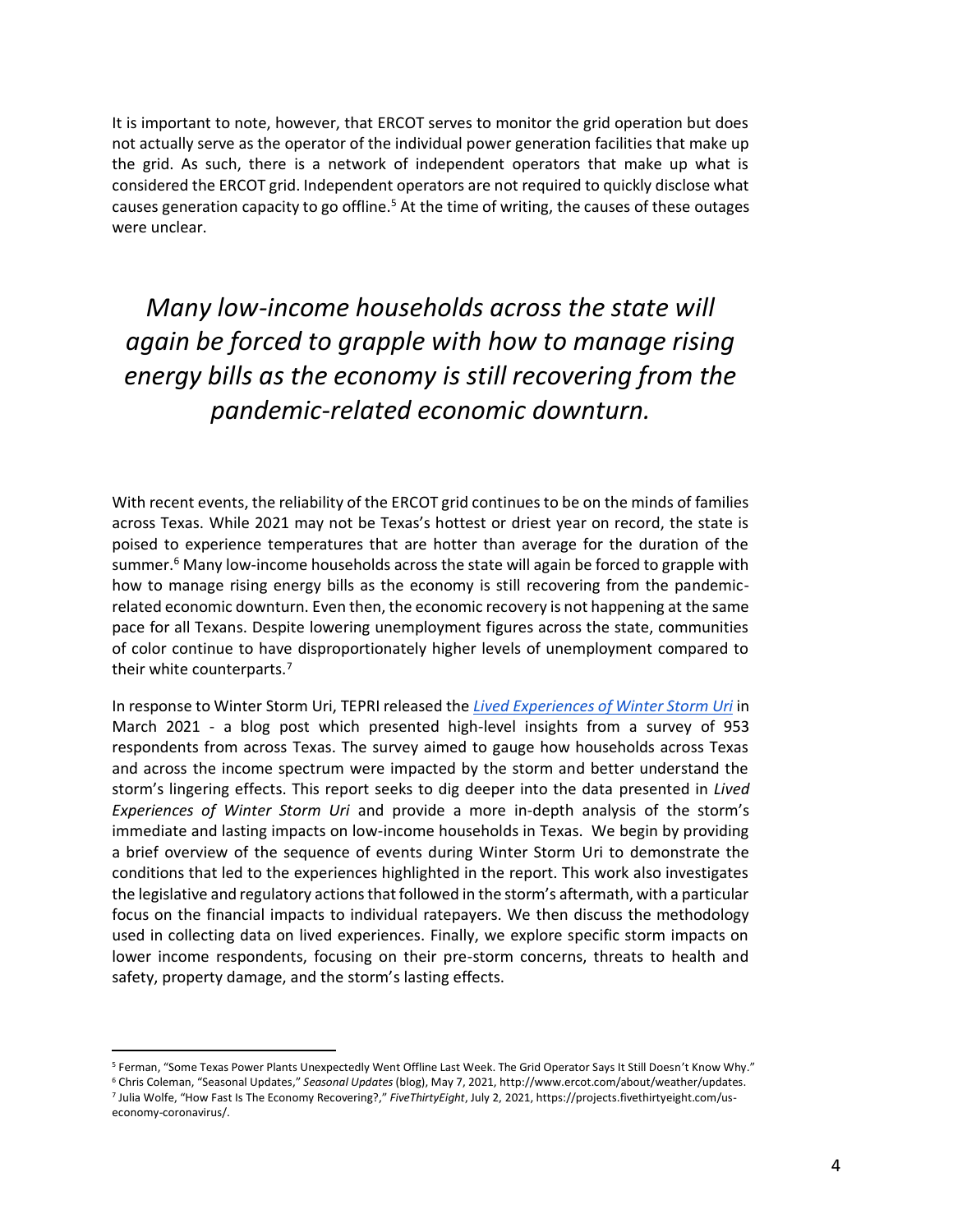<span id="page-3-0"></span>

*Image source: bk1bennett [\(link\)](https://www.flickr.com/photos/bk1bennett/50946014033/in/photolist-2kBVD3i-2kBuNCp-2kBuLLD-2kBuLJV-2kBuLFP-2kBqk7A-2kBqjXc-2kBmd5D-2kBmcWY-2kB6ELh-2kv1vqX-2kv1uZS-2kv1tJf-2kv1tC8-2kv1tw1-2kuH45Q-2kuH3C2-2kuLFxg-2kuMcAJ-2kv5EvM-2kuLFAs-2kuLFza-2kuMcJu-2kuLFrp-2kuMcAD-2kuLFjR-2kuLFit-2kuH2JJ-2kuMcmF-2kuKcjV-2kuFxEu-2kuKJjg-2kuKBVV-2ktjcpa-2kqZEKp-2kr2q7r-2kqZf6H-2kqZwH1-2knuuLN-2kiXpt7-2kboBNW-2k5doyQ-2k5douB-2k5e181-2k5e148-2k59zec-2k5dZWj-2k5dZSm-2k1stu8-2k1sttg)*

## Winter Storm Uri: Background

Severe winter weather blanketed much of Texas beginning on February 10, 2021, with lowerthan-average temperatures lasting through February 20. Temperatures across much of the state dropped to extreme lows in the evening of Sunday, February 14th and the early morning of Monday, February 15th, resulting in single-digit temperatures in communities like Dallas-Fort Worth, Austin, and San Antonio. That night, nearly 10,000 megawatts (MW) of gas and wind power generation capacity shut down due to fuel shortages or frozen equipment. ERCOT ordered load shed on February 15th to avoid a total grid collapse.<sup>8</sup> By the morning of the 15th, more than 30 gigawatts (GW) of generation capacity was offline - well beyond the maximum of 14 GW that the state had expected could go offline in its extreme winter planning scenario.<sup>9</sup> The unprecedented strain on the electricity supply, coupled with skyrocketing demand for home heat, caused ERCOT to be unable to conduct rolling blackouts as planned. Instead, much of the state was plunged into darkness for the duration of the cold weather event.

In the aftermath of the storm, researchers, policymakers, and journalists examined some of the most widespread impacts on populations across Texas. More than 4.5 million households, or roughly one in three Texans, lost electricity during the storm at some point some for as long as five days.<sup>10</sup> The Perryman Group, a Texas-based economic research firm, estimates that Texas sustained between \$85.8 and \$128.7 billion in economic losses,

<sup>&</sup>lt;sup>8</sup> "ERCOT Calls for Rotating Outages as Extreme Winter Weather Forces Generating Units Offline," accessed July 2, 2021, http://www.ercot.com/news/releases/show/225210.

<sup>9</sup> Brian Bartholomew, "ERCOT Expected 14GW of Power Plant Outages in Its 'extreme' Winter Planning Scenario. By Late Monday Morning, More than 30GW Were Offline. Https://T.Co/6HvkEaT1en," Tweet, *@BPBartholomew* (blog), February 24, 2021, https://twitter.com/BPBartholomew/status/1364446059028750337.

<sup>&</sup>lt;sup>10</sup> Cassandra Pollock, "Gov. Greg Abbott Says Power Is Almost Fully Restored Statewide and Grocery Stores Will Soon Be Restocked," *The Texas Tribune*, February 21, 2021, https://www.texastribune.org/2021/02/21/texas-power-outage-grocerystores-greg-abbott/.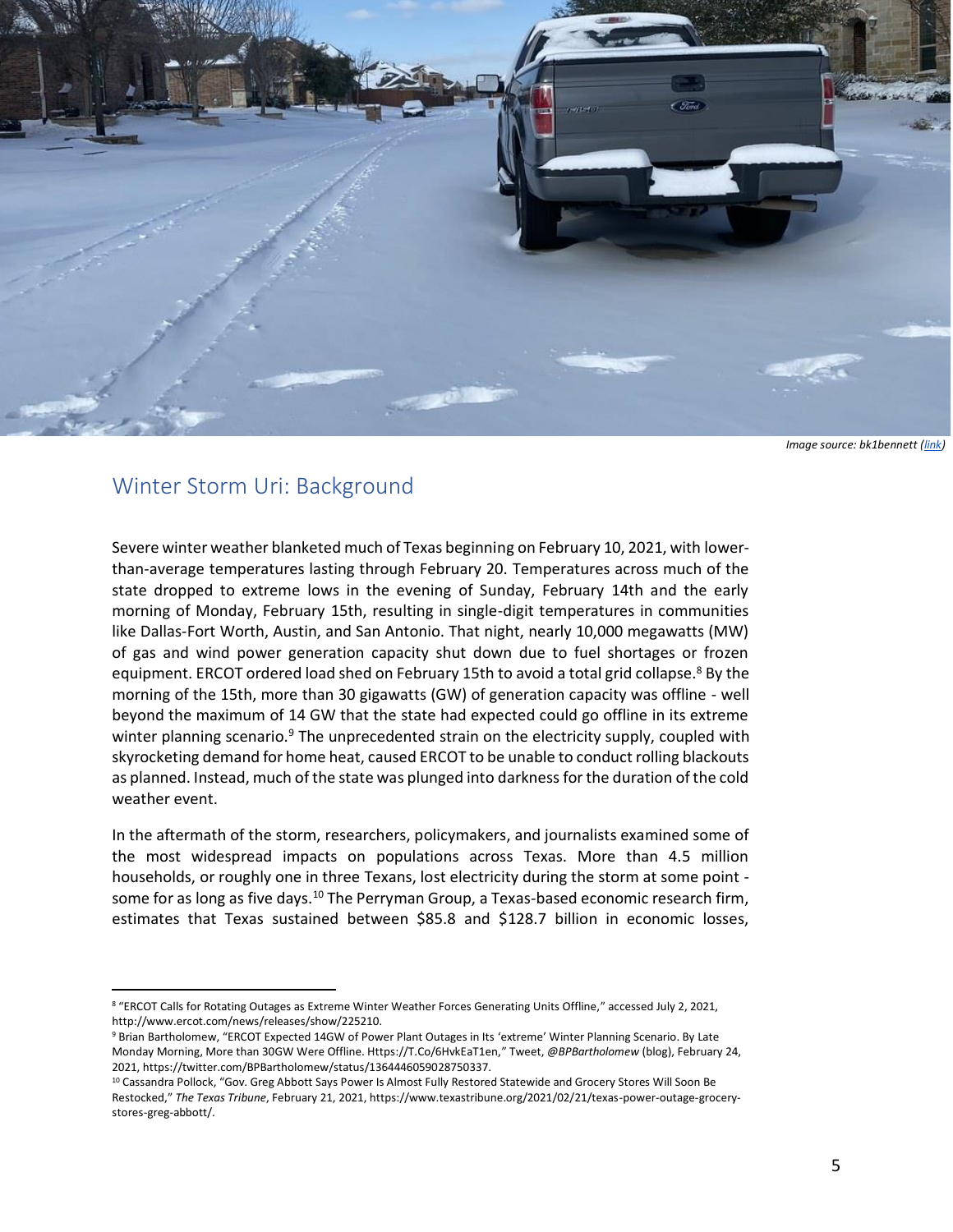outpacing the economic impacts of both Hurricanes Harvey and Ike.<sup>11</sup> Karen Clark & Company, a Boston-based catastrophe risk modeling firm, estimates that there are over \$18 billion in insurance claims for property damage in Texas and neighboring states that were affected by the storm.<sup>12</sup> That figure does not include the damage sustained by homeowners and renters who lack adequate insurance coverage on their residences. From our own data, we noted that only 31% of all the respondents from our survey felt sure that they would be able to file an insurance claim or receive FEMA funds to help with the cost of repairs.

The negative human health effects of the storm were exacerbated by the worsening conditions in many people's homes due to lack of electricity, gas, and potable water. Property damage, including burst water pipes and collapsed ceilings, and unbearable living conditions led to many homes becoming inhospitable. These conditions forced individuals to brave dangerous road conditions to seek alternative accommodations - all with the omnipresent threats from the COVID-19 pandemic. Official figures from the Texas Department of State Health Services (DSHS) estimate that 151 people died as a direct result of the storm.<sup>13</sup> Independent analysis, which aimed to identify excess deaths using CDC mortality data, places the death toll north of  $700.<sup>14</sup>$  The lived experiences of Texans, particularly those with preexisting health conditions or vulnerabilities, demonstrates that there is still much that is left to uncover about the long-term side effects of Winter Storm Uri.

A report authored by six former members of the Public Utility Commission of Texas (PUCT), including TEPRI's founder and board member Becky Klein, identified several key contributing factors that led to the crisis witnessed during Winter Storm Uri.<sup>15</sup> Of the key factors and recommendations supported by the authors, one set of recommendations focused on a lack of information for the "contributing causes of the blackout and the sequence of events and actions by ERCOT, power plants, fuel suppliers, regulators, and customers before and during the storm." While many of the impacts of the storm have been well documented, there are still ongoing investigations by ERCOT, PUCT, the Texas Attorney General, and the Federal Energy Regulatory Commission (FERC) that will provide further insight into the problems and missteps that occurred during the weather event.

<sup>&</sup>lt;sup>11</sup> "Preliminary Estimates of Economic Costs of the February 2021 Texas Winter Storm" (The Perryman Group, February 2021), https://www.perrymangroup.com/media/uploads/brief/perryman-preliminary-estimates-of-economic-costs-of-the-february-2021-texas-winter-storm-02-25-21.pdf.

<sup>&</sup>lt;sup>12</sup> "Preliminary Estimates of Economic Costs of the February 2021 Texas Winter Storm."

<sup>13</sup> "Winter Storm-Related Deaths - April 28, 2021," *Texas Department of State Health Services* (blog), April 28, 2021, https://www.dshs.state.tx.us/news/updates.shtm.

<sup>&</sup>lt;sup>14</sup> Peter Aldhous, Stephanie Lee, and Zahra Hirji, "The Texas Winter Storm And Power Outages Killed Hundreds More People Than The State Says," *BuzzFeed News*, May 26, 2021, https://www.buzzfeednews.com/article/peteraldhous/texas-winterstorm-power-outage-death-toll.

<sup>15</sup> Pat Wood et al., "REPORT | Never Again: How to Prevent Another Major Texas Electricity Failure," June 3, 2021, https://cgmf.org/blog-entry/435/REPORT-%7C-Never-Again-How-to-prevent-another-major-Texas-electricityfailure.html#\_ftn2.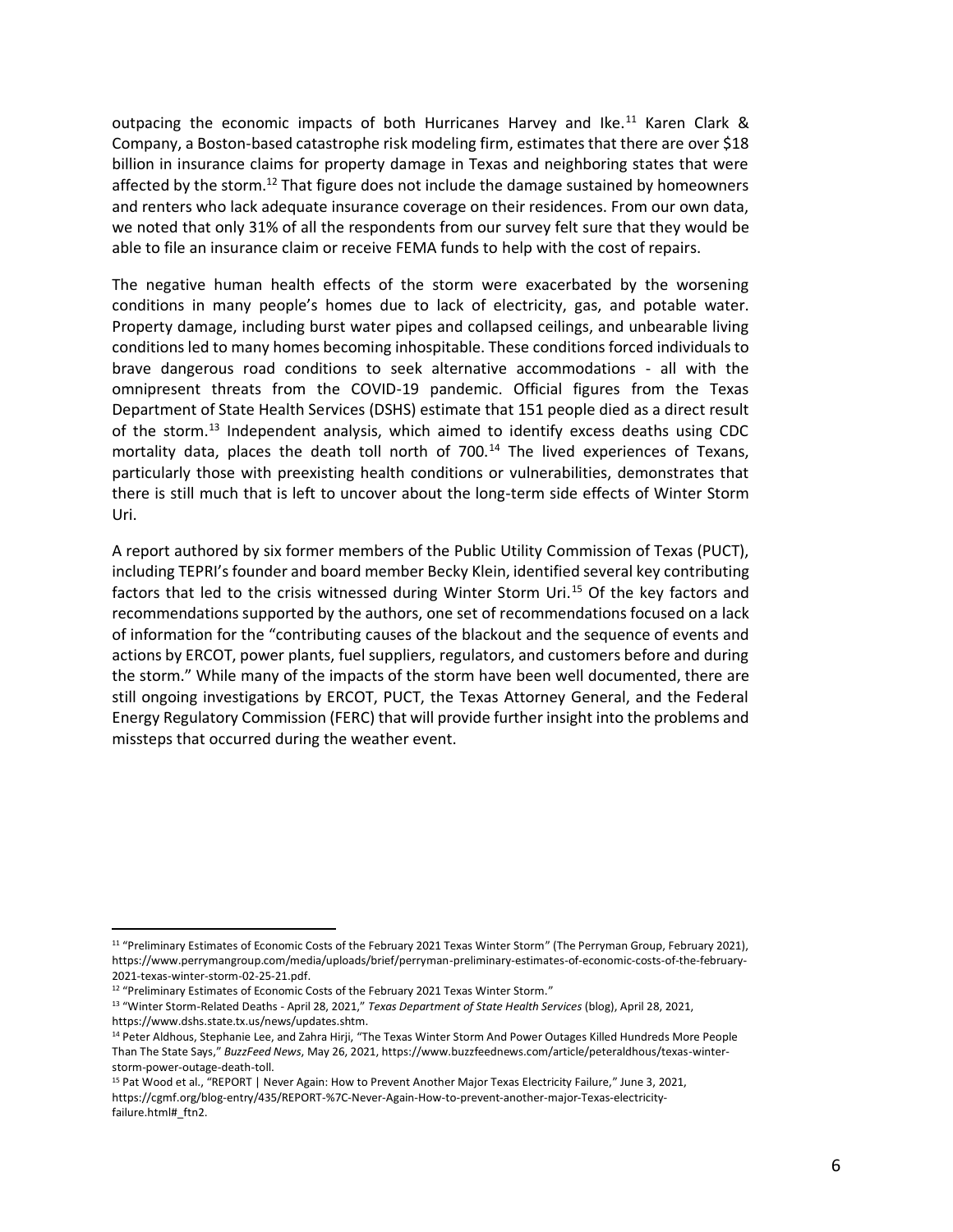

*Image source: Wikimedia Commons [\(link\)](https://commons.wikimedia.org/wiki/File:Snow_covering_the_hill_leading_to_the_Texas_Capitol.jpg)*

## <span id="page-5-0"></span>Legislative and Regulatory Updates

The storm brought unprecedented national attention to ERCOT, the PUCT, and the Texas electrical grid. For many, it was not easily understood why power generation failed and why grid operators could not readily source power from outside of the state in the case of such an emergency. As such, the spotlight was placed on legislators and regulators to determine what exactly went wrong, who was at fault, and how such a problem could be avoided in the future. Winter Storm Uri also happened to occur during the 87th Texas Legislative Session, casting a spotlight on the legislative body to promptly develop solutions.

In response, Texas lawmakers passed several key bills to address some of the root causes of the electric grid failures. Senate Bill 3, which was signed into law, aims to address concerns over the weatherization requirements for power generators and transmission line operators by requiring certain facilities to weatherize.<sup>16</sup> The bill requires the PUCT to establish weather emergency reliability standards for municipally owned utilities, power generators, electric cooperatives, or exempt wholesale generators that sell electricity on the wholesale market, including weatherization standards. As for natural gas facilities, only facilities that are considered critical are required to undergo weatherization.

Members of the Texas House of Representatives passed House Bill (HB) 2000, which would have created a \$2 billion program from the state's rainy-day fund to help subsidize the costs of power plant weatherization.<sup>17</sup> The program, to be known as the State Utilities Reliability Fund (SURF), would have provided grants and low-cost loans to help support those efforts. SURF was modeled off the existing State Water Implementation Fund for Texas (SWIFT) and

<sup>16</sup> Schwertner et al., "Senate Bill 3," accessed July 2, 2021,

https://capitol.texas.gov/BillLookup/History.aspx?LegSess=87R&Bill=SB3.

<sup>17</sup> Erin Douglas, "Texas House Advances Plan to Subsidize Power Plant Weatherization," *The Texas Tribune*, May 3, 2021, https://www.texastribune.org/2021/05/03/texas-house-power-weatherization-fund/.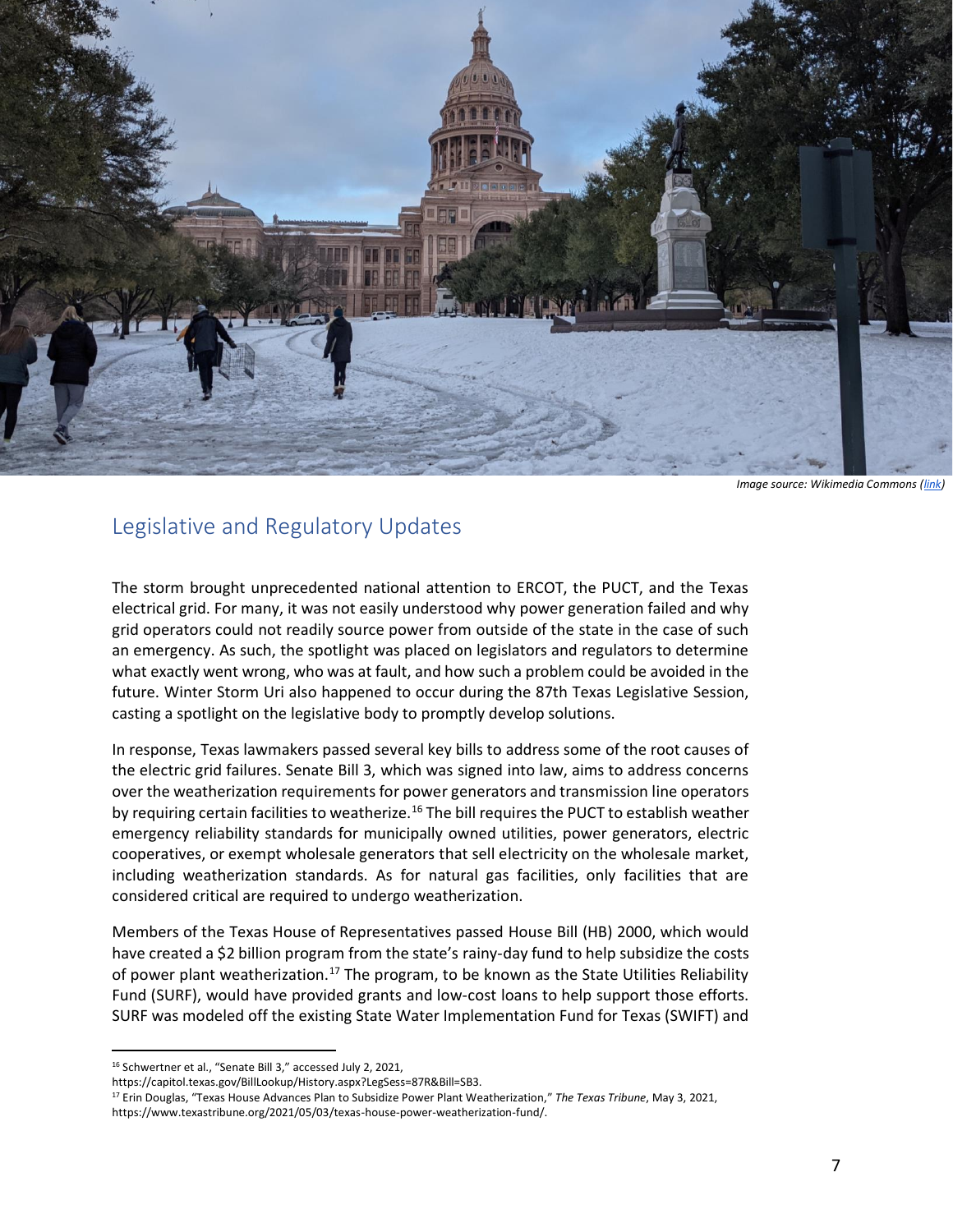would have required voter approval given its proposed modifications to the state constitution. HB 2000 was also amended to include a provision that would have allowed for funds to be used for projects that reduce electricity demand. Despite strong support in the House, the bill failed to get a committee hearing in the Senate before Sine Die, the legislature's conclusion. Without state funds clearly earmarked, it remains unclear how weatherization efforts will be paid for and whether those costs will be passed on to ratepayers, further increasing energy costs.<sup>18</sup>

Electricity market conditions during the storm also garnered the attention of lawmakers during the legislative session. Electricity scarcity during the storm led electric regulators to set market prices at the maximum rate of \$9,000 per megawatt-hour (MWh) to attract power generators to bring additional capacity online. Under normal grid conditions, prices typically average around \$30/MWh. These prices lasted from Monday, February 15, to the morning of Friday, February 19th, despite ERCOT ending the load shed order at 11:55pm on Wednesday, February 17.<sup>19</sup> It is estimated that roughly \$47 billion in electricity charges were billed during the winter storm alone.<sup>20</sup> Potomac Economics, the PUCT's independent market monitor, issued a letter stating that the market price of \$9,000/MWh was in place for nearly 32 hours longer than it should have been based on ERCOT's load shed order, resulting in an estimated \$16 billion in excessive charges. $21$ 

With these exorbitant economic impacts, the legislature faced the challenge of helping to stymie the financial blow incurred by electricity retailers across the state. HB 4492, which was approved by the legislature during the final day of session and signed into law, provides billions of dollars in state funds and bonds for electric and gas companies to seek relief for the extreme debt incurred during the storm. These funds aim to spread the cost of debt repayment over a longer period. Regardless, most Texans will begin to see higher electric bills for years to come to help pay off this debt, raising concerns about additional energy cost burdens for low-income households. Although bills are likely to only go up by a few dollars a month, any increase in electricity bills is likely to have a disproportionately higher impact on lower-income communities.<sup>22</sup> As of Sine Die, there was no legislation to provide financial relief to electricity customers across the state. The Senate version of HB 4492 would have included one-time funds to help reduce the financial burden for residential ratepayers.<sup>23</sup> That provision, however, was removed from the bill in the House of Representatives with only five minutes left in the legislative session. Lieutenant Governor Dan Patrick called on the legislature to address potential direct credits to ratepayers during the special legislative

<sup>&</sup>lt;sup>18</sup> Erin Douglas and Mitchell Ferman, "Texas Legislature Approves Bills to Require Power Plants to 'Weatherize,' among Other Measures to Overhaul Electric Grid," *The Texas Tribune*, May 26, 2021, https://www.texastribune.org/2021/05/26/texaspower-grid-reform-legislature/.

<sup>19</sup> Joshua W. Busby et al., "Cascading Risks: Understanding the 2021 Winter Blackout in Texas," *Energy Research & Social Science* 77 (July 1, 2021): 102106, https://doi.org/10.1016/j.erss.2021.102106.

<sup>20</sup> Busby et al.

<sup>21</sup> "Texas Watchdog Says Grid Operator Made \$16 Billion Error," *Bloomberg.Com*, March 4, 2021, https://www.bloomberg.com/news/articles/2021-03-04/texas-watchdog-says-power-grid-operator-made-16-billion-error.

<sup>22</sup> "Lawmakers Try New Solution to Minimize Winter Storm Debt," *Dallas News*, May 7, 2021, sec. News,

https://www.dallasnews.com/news/2021/05/07/lawmakers-try-new-solution-to-minimize-winter-storm-debt/.

<sup>23</sup> Madlin Mekelburg, "Sweeping Bill to Address Texas Power Grid Failures Heads to Gov. Abbott's Desk," *Austin American-Statesman*, May 30, 2021, https://www.statesman.com/story/news/politics/state/2021/05/30/texas-power-grid-failurelegislation-reform-abbott-governor/5273492001/.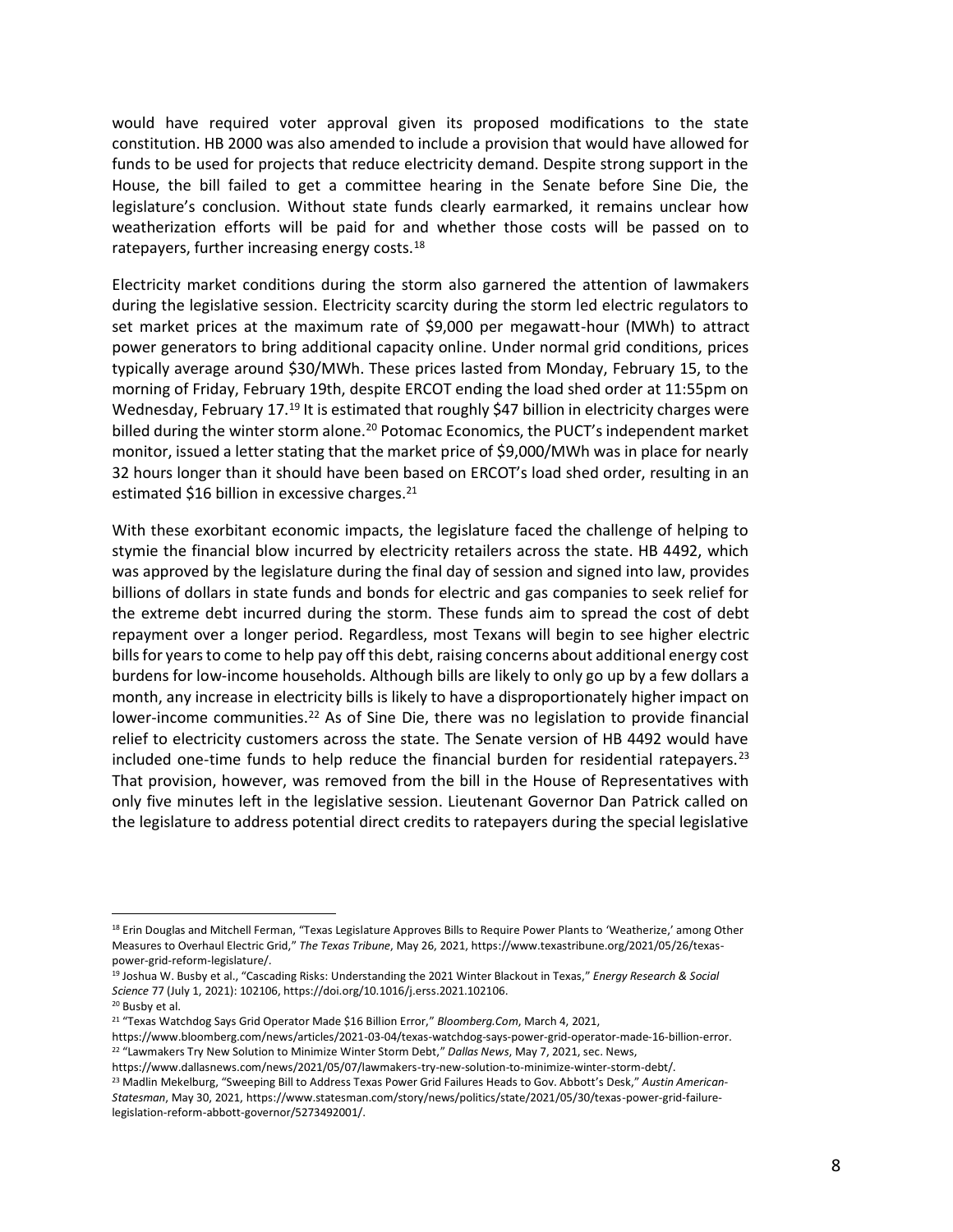session beginning July 8.<sup>24 25</sup> Governor Greg Abbott, however, did not include grid infrastructure or electricity issues on the 11-item agenda for the special session.<sup>26</sup> As such, lawmakers are unable to pass laws on those topics during the special legislative session.<sup>27</sup>

While the legislature was tasked with appropriating state funds for winter storm relief, the PUCT took several impactful regulatory actions. In response to the financial uncertainty caused by the winter storm, the PUCT issued a moratorium in February aimed at preventing utility companies from shutting off service to customers for late or unpaid bills incurred during the storm.<sup>28</sup> On June 13, the PUCT chose to lift the moratorium beginning on June 18, with shutoffs authorized in the final week of June. $^{29}$  In a memorandum to PUCT Commissioner Will McAdams, PUCT Chairman Peter Lake stated that "while there are many who are still affected by the events in February, I believe that the urgency of the situation has passed, and that a continuance of a Uri-based moratorium could lead to an unsustainable impact on a significant number of financially at-risk Texas consumers."<sup>30</sup> With the warm summer months approaching, Chairman Lake noted that existing safeguards prevent retail electric providers and other entities from disconnecting service during periods when the National Weather Service issues heat advisories.<sup>31</sup>

Despite those provisions, the end of the moratorium coincided with near-record demand for electricity as Texas experienced higher than normal temperatures in June.<sup>32</sup> While demand grew, ERCOT urged electricity conservation statewide due to 12,000 MW of power generation capacity unexpectedly being offline for maintenance. For nearly all Texans, home cooling accounts for the majority of electricity bills in summer months. Unexpectedly high June temperatures, coupled with new fees for the repayment of Winter Storm Uri debt on utility bills and the lifting of the PUCT moratorium, could potentially put extra strain on lowincome populations during the summer. As noted in previous TEPRI publications, low-income households often must make difficult trade-offs to afford electricity bills.<sup>33</sup> Most commonly, low-income individuals choose to forgo spending on clothing, food, transportation, and technology to afford the cost of electricity. With growing concerns about electricity

<sup>&</sup>lt;sup>24</sup> Douglas and Ferman, "Texas Legislature Approves Bills to Require Power Plants to 'Weatherize,' among Other Measures to Overhaul Electric Grid."

<sup>25</sup> Cassandra Pollock, "Texas Gov. Greg Abbott Sets July 8 Date for Special Legislative Session on Voting Bill, Other Issues," *The Texas Tribune*, June 22, 2021, https://www.texastribune.org/2021/06/22/texas-greg-abbott-special-session/.

<sup>&</sup>lt;sup>26</sup> Greg Abbott, "Proclamation by the Governor of the State of Texas," July 7, 2021,

https://gov.texas.gov/uploads/files/press/PROC\_first\_called\_session\_87th\_legislature\_IMAGE\_07-07-21.pdf.

<sup>&</sup>lt;sup>27</sup> Mitchell Ferman, "Officials in Charge of Texas' Power Grid Try to Reassure Lawmakers and the Public That They're Fixing Lingering Problems," *The Texas Tribune*, July 13, 2021, https://www.texastribune.org/2021/07/13/texas-power-grid-ercot-puchearing/.

<sup>&</sup>lt;sup>28</sup> Andrew Barlow, "PUC Emergency Actions to Protect Texas Electricity Customers," February 21, 2021,

https://www.puc.texas.gov/agency/resources/pubs/news/2021/PUCTX-REL-COLD21-022121-EOM.pdf.

<sup>29</sup> Dominic Anthony Walsh, "Electricity Disconnections To Resume In Texas As Summer Heat Arrives," *Houston Public Media*,

June 11, 2021, sec. Energy & Environment, https://www.houstonpublicmedia.org/articles/news/energy-

environment/2021/06/11/400446/electricity-disconnections-to-resume-in-texas-as-summer-heat-arrives/.

<sup>30</sup> "'The Emergency Has Passed': PUC Ends Moratorium on Shutting Off Utilities for Nonpayment," *NBC 5 Dallas-Fort Worth*, June 11, 2021, https://www.nbcdfw.com/news/local/texas-news/the-emergency-has-passed-puc-ends-moratorium-onshutting-off-utilities-for-nonpayment/2655018/.

<sup>31</sup> "Subchapter A. General Provisions," Title 2. Subtitle B. Chapter 39. Utilities Code §, accessed July 2, 2021, https://statutes.capitol.texas.gov/Docs/UT/htm/UT.39.htm.

<sup>&</sup>lt;sup>32</sup> Erin Douglas, "Texas Grid Operator Urges Electricity Conservation as Many Power Generators Are Unexpectedly Offline and Temperatures Rise," *The Texas Tribune*, June 14, 2021, https://www.texastribune.org/2021/06/14/texas-power-grid-conserveercot/.

<sup>&</sup>lt;sup>33</sup> "Energy Insecurity: Why It Matters" (Texas Energy Poverty Research Institute, April 22, 2020),

https://txenergypoverty.org/wp-content/uploads/2020/04/TEPRI\_CV19\_EconInsecurity\_April2020.pdf.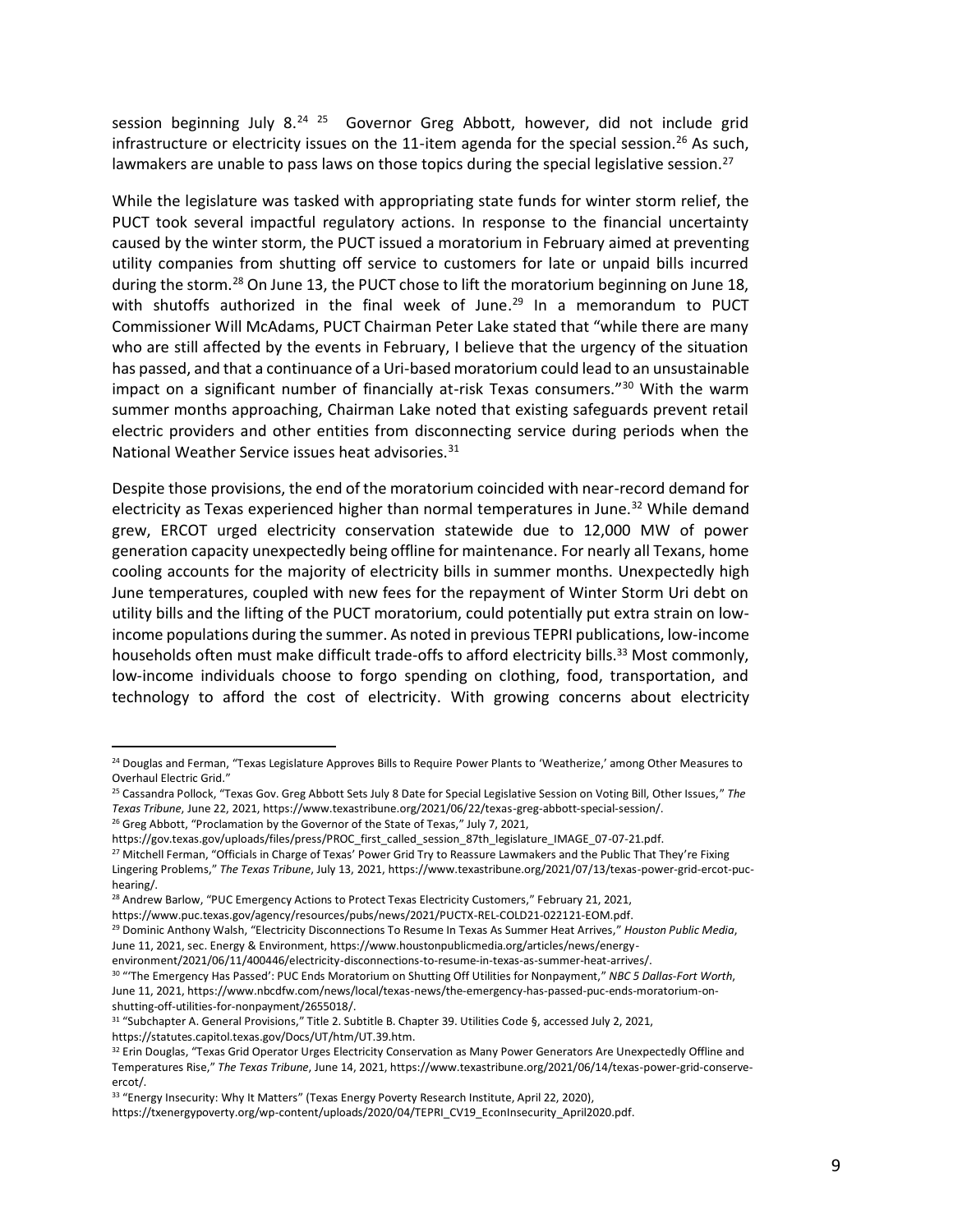affordability and reliability, there continues to be a need to investigate how the impacts of Winter Storm Uri were felt among lower-income Texans.

# <span id="page-8-0"></span>Methodology

As discussed in *Lived Experiences of Winter Storm Uri*, TEPRI launched a survey to 953 participants that aimed to gauge how households across Texas and across the income spectrum were impacted by the storm and to understand its lingering effects. The results were collected from March 8-10, 2021, using Pollfish, a survey platform optimized for mobile users.

For the purposes of this report, we aim to further analyze the data from our Winter Storm Uri survey to identify particular impacts on low-income respondents. We therefore split the respondent data into two distinct categories - lower income (LI) and higher income (HI) based on responses to the following question:

Which of the following categories best describes your household's financial circumstances?

- A. Very low income/experiencing poverty
- B. Low income/struggling to get by
- C. Moderate income/getting by
- D. High income/comfortable
- E. Very high income/wealthy

Respondents who self-identified as "very low income/experiencing poverty" and "low income/struggling to get by" were included in the LI category, whereas all other respondents were included in the HI category. Of the 953 total respondents, 360 (38%) self-identified as low income or very low income. TEPRI's *[Low-Income Community Profile](https://txenergypoverty.org/wp-content/uploads/2019/06/TEPRI_LICPTexasOverview_August2019_REVISION_v3.pdf)* series, published in 2019, found a similar percentage of households in Texas (41%) to be at or below 80% of Area Median Income (AMI) - a commonly-used benchmark in assessing household income.

Our team also collected data on other indicators of income and wealth. As part of our survey, we asked respondents to indicate whether they were renters or homeowners and whether they participated in an income-based public benefits program (such as SNAP, WIC, or free and reduced school lunch programs). Additionally, Pollfish collects demographic data on all survey participants, including self-reported income, which went into the survey's analysis. Nevertheless, self-reported income level from the survey remained the most valuable indicator to measure the respondent's experience during the winter weather events. Other proximate variables (such as homeownership or receipt of public benefit benefits) were not found to be better indicators of income or lived experiences.

Throughout the remainder of this report, we measure the differences in how the storm impacted Texans of various income brackets by examining specific pre-storm conditions, impacts to safety and health, property damage, and long-term impacts to well-being.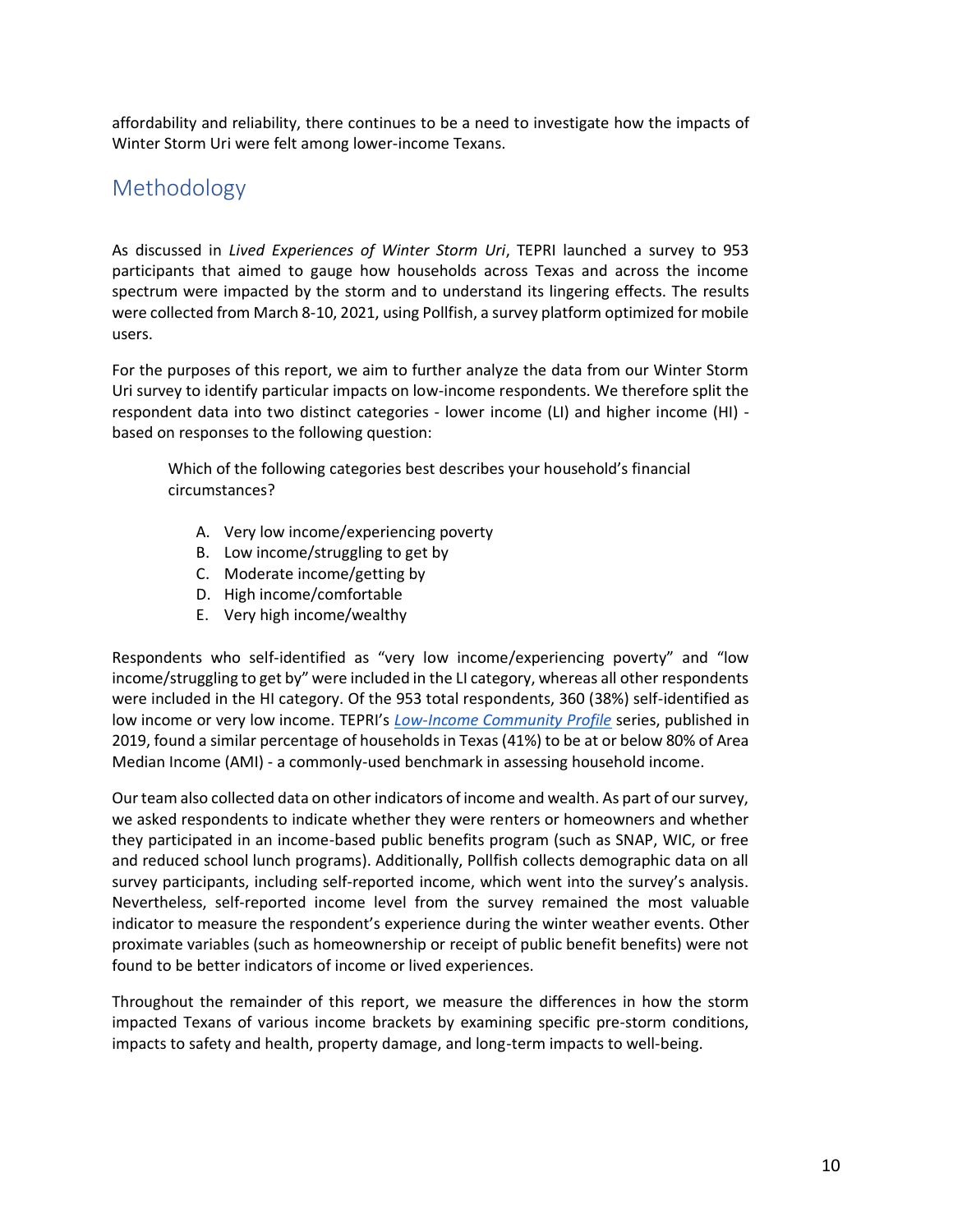

*Image Source: Jonathan Cutrer [\(link\)](https://www.flickr.com/photos/joncutrer/50975248406)*

### <span id="page-9-0"></span>Specific Impacts on LI Communities

#### <span id="page-9-1"></span>Pre-storm conditions

A portion of TEPRI's Winter Storm Uri survey sought to better understand respondents' energy use and to gauge any potential concerns prior to the storm. Roughly 77% of LI respondents answered that they were either "very concerned" or "somewhat concerned" about their ability to afford their electricity bills before the storm compared to only 40% of HI respondents. This discrepancy alone highlights the importance of understanding energy cost burdens for Texans of different income groups. High energy cost relative to income, especially for those struggling during the COVID-19 pandemic, puts individuals at risk of accruing utility bill debt. Roughly one in three (34%) LI respondents said that they had some amount of outstanding electricity bill debt before Winter Storm Uri. In contrast, only 13% of HI respondents said that they had similar outstanding debt.

In addition to pre-pandemic economic concerns, the COVID-19 pandemic caused many survey respondents to struggle to afford their electricity bills. Of the LI respondents surveyed, one in four (25%) responded that they had either applied for electricity bill assistance or had enrolled in a deferred electricity bill payment plan as a result of the pandemic. In addition, nearly one in three (31%) LI respondents reported that their electricity had been disconnected for nonpayment since the pandemic started.

It is also important to highlight how electricity bills were already affecting people's way of life before the storm. For many, electricity bills are a regular cost burden that influences household decision making. Of the respondents surveyed, roughly 60% of LI respondents agreed with the statement that electricity bills are "causing money-related stress and anxiety." That figure was nearly half (31%) for HI respondents. Over one-third (35%) of LI respondents stated that they keep their homes at uncomfortable temperatures in order to save money. As noted later in the report, this practice puts additional strain on people's health and well-being.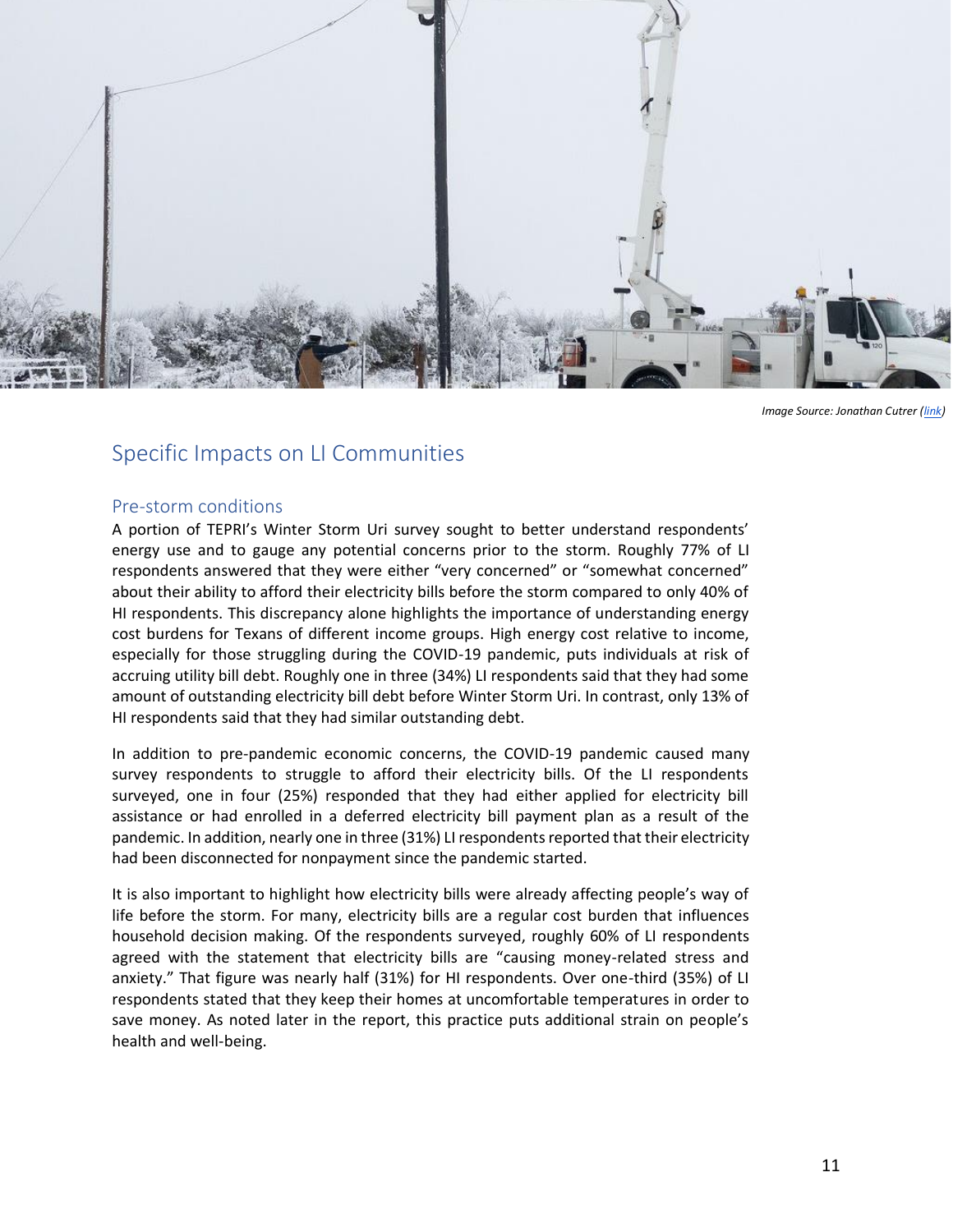

Pre-storm Perceptions - Electricity affordability (by income group)

*Figure 1: Responses to the question "Before the winter storm, how concerned were you about being able to afford your electricity bill?"*

TEPRI also gathered information about respondents' housing stock type and method of home heating. Housing stock differed significantly between income groups, with low-income respondents being disproportionately more likely to live in manufactured homes and HI respondents being much more likely to live in single-family houses. From a health and safety perspective, manufactured homes tend to have less insulation and weatherization infrastructure, making them especially vulnerable to extreme weather conditions. With respect to home heating type, LI respondents tended to rely much more heavily on space heaters for home heating (21% of respondents selecting space heaters as their primary source of heat) compared to their HI counterparts (7%). The data also showed that only 14% of LI households have gas-powered furnaces. The discrepancies in home heating type thus demonstrate the limited heating capacity for many LI households, even if electricity service had been reliable during the storm. These pre-storm conditions demonstrate that lowerincome households were already struggling with energy affordability before the unexpected events of Winter Storm Uri.

### <span id="page-10-0"></span>Health and Safety Impacts

The loss of power and extreme winter weather conditions threatened the health and wellbeing of people of all backgrounds across the state. From our preliminary investigation in March, we found that roughly 75% of all respondents experienced a loss of electricity at some point during the storm. Despite showing discrepancies in other categories, our data shows that income did not appear to be a primary correlative indicator of the length of electricity outage experienced during the storm. In general, however, higher-income respondents were found to be more likely to have never lost their electricity at all. This finding would imply that HI households are more likely to be near "critical facilities" or be on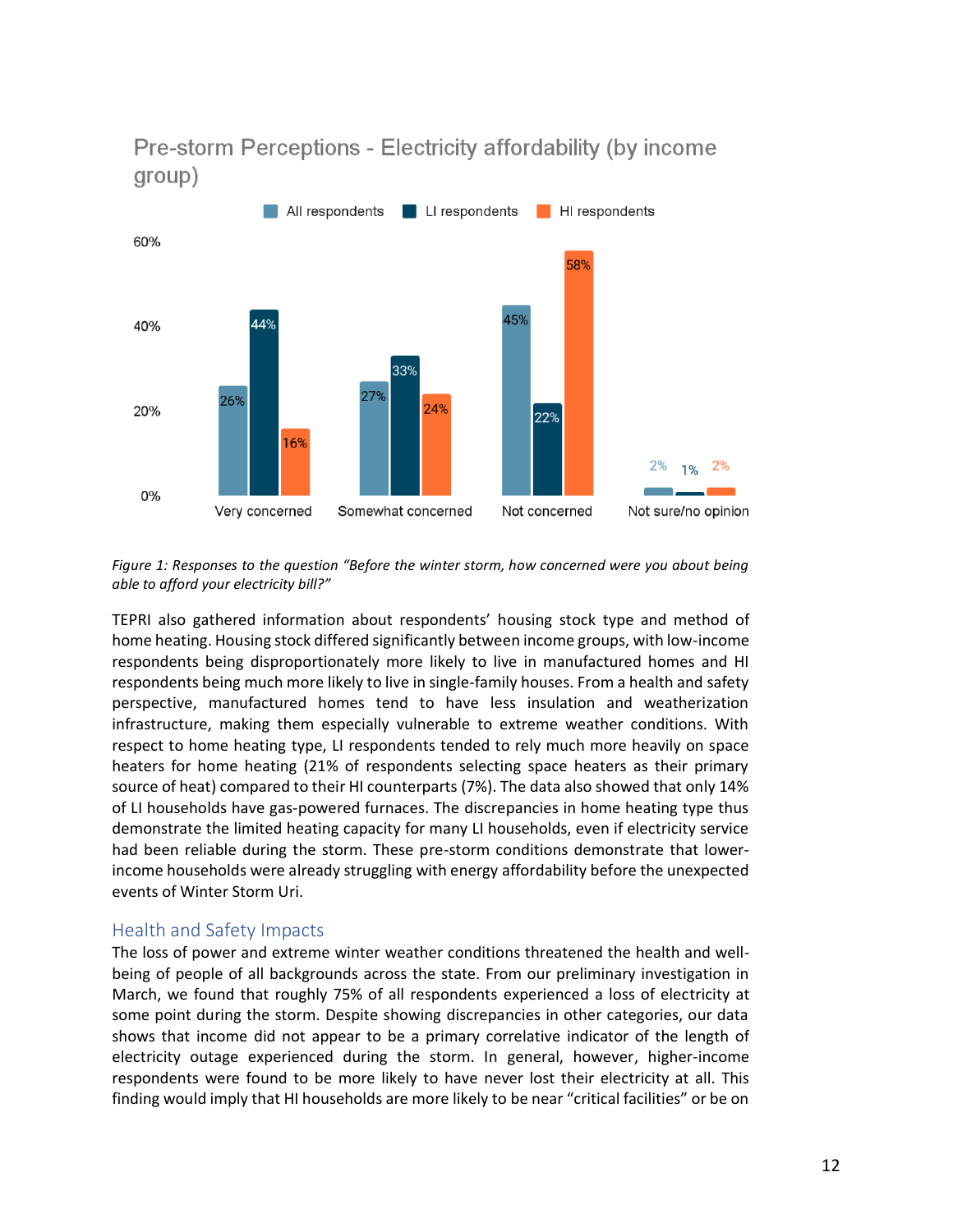grid sections that are classified as 'priorities' by electric utilities. Findings from a group of researchers at the University of Massachusetts, Lawrence Berkeley National Laboratory, and the Colorado School of Mines, however, indicate that the "presence hospitals or police and fire stations – critical facilities – in a [census block group] reduces the chances of blackouts by around 0-6%, a small difference that does not otherwise explain the disparity among communities."<sup>34</sup> Instead, their research points to racial background being a stronger indicator of the probability of lost electricity during the storm. While further research is needed to explore these findings, they posit that neighborhoods with higher minority populations were more than four times as likely to suffer blackouts than predominantly white areas.



Length of electricity outages during storm (by income group)

*Figure 2: Responses to the question "How long did you go without electricity during Winter Storm Uri, which hit Texas starting on February 13, 2021?"*

With respect to natural gas, the vast majority of respondents noted that they never lost natural gas delivery during the storm. For those who did lose gas, there was a slightly higher probability of the respondent being from a low-income household. Similarities in gas outages among income groups can likely be traced to a 1973 Texas Railroad Commission (RRC) order, which requires residential customers and essential services, such as hospitals, to be prioritized for natural gas delivery. This RRC order operates in contrast to the practice of electric utilities, which are instructed to prioritize electricity delivery only to specific areas with critical infrastructure. Regardless, over 10% of respondents stated that they had lost access to natural gas for at least two days, which for many may have been their only source of fuel for heat and cooking.

TEPRI investigated whether respondents used unconventional sources of energy, heat, or water to ease the burden of the storm. Across the spectrum, respondents of all income levels reported turning to such measures as boiling snow to have water, burning wood and grill

<sup>34</sup> JP Carvallo et al., "Frozen Out in Texas: Blackouts and Inequity," *The Rockefeller Foundation* (blog), April 14, 2021, https://www.rockefellerfoundation.org/case-study/frozen-out-in-texas-blackouts-and-inequity/.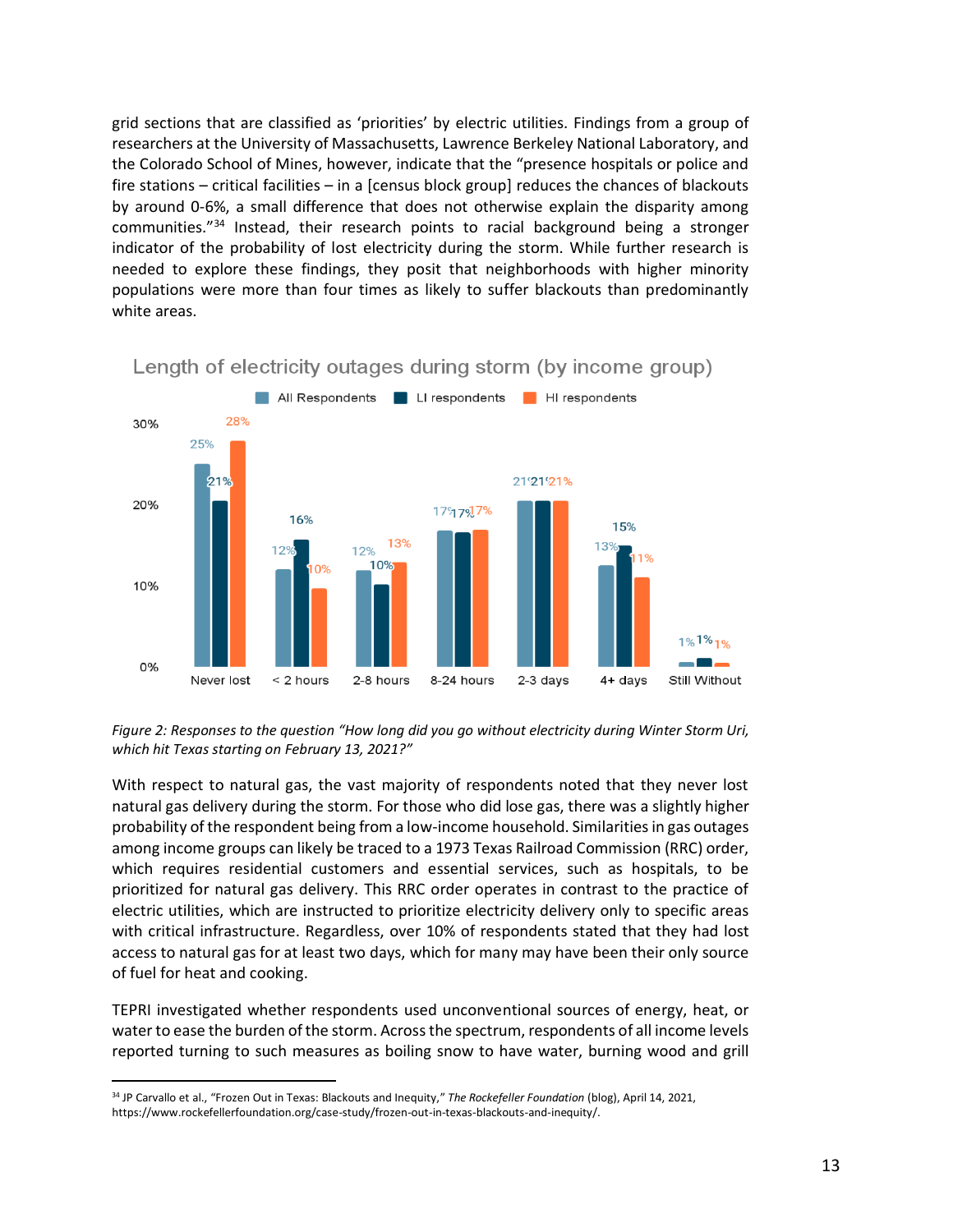charcoal to stay warm, and using the power and heat from their cars. For example, as many as 27% of all respondents used their ovens to stay warm, exposing themselves to the risk of dangerous carbon monoxide inhalation. Nevertheless, our data did not show any major differences in the reliance on unconventional sources of energy, heat, or water among income groups, geographic location, or housing stock. These findings instead indicate the desperation felt by countless individuals to find alternative sources of energy, sustenance, and warmth.

Accessibility to clean and reliable water was also a major concern for households across the state during the storm. Over 12 million Texans were under boil water notices after water systems raised concerns about potability. $35$  Many systems faced contamination and water pressure concerns, threatening the safe delivery of water. Even a week after the storm, nearly 8.7 million people remained under one of the 1,259 boil water notices in place at the time. People lost access to water for many reasons, including burst and frozen pipes. From our survey data, we found that LI and HI households lost access to potable water at similar rates for similar periods of time. Even still, many households were left without viable sources of clean drinking water during the storm and were forced to resort to such measures as boiling snow.<sup>36</sup>

### <span id="page-12-0"></span>Property Damage

While immediate lived experiences already threatened the well-being of many, households across the state experienced billions of dollars in property damage as a result of the storm. With extreme cold temperatures, widespread loss of electricity, and uncommonly high snowfall, housing stock and infrastructure was under particularly intense strain. For context, three out of five households in the state are reliant on electric-powered heating units - one of the highest rates in the country.<sup>37</sup> For houses with gas furnaces, many often still rely on an electric ignitor and air handler to work properly. As such, low temperatures in homes contributed to a large portion of the property damage experienced by households across the state.

In our survey, we asked respondents whether they had experienced burst water pipes, fallen trees, damaged appliances, or roof damage. Across all incident types, LI respondents were more likely to experience property damage than their HI counterparts. Over one third of all low income-respondents (38%) experienced burst water pipes, compared to only 25% of HI respondents. Similar trends were witnessed in other property damage categories, as seen in Figure 3 below.

<sup>35</sup> Bill Chappell, "8.7 Million People Under Boil Water Notices In Texas," *NPR.Org*, February 22, 2021,

https://www.npr.org/sections/live-updates-winter-storms-2021/2021/02/22/970241763/monday-update-8-7-million-peopleunder-boil-water-notices-in-texas.

<sup>36</sup> Salvador Hernandez, "People In Texas Are Melting Snow And Icicles Because They've Lost Access To Water," *BuzzFeed News*, February 19, 2021, https://www.buzzfeednews.com/article/salvadorhernandez/texans-melting-snow-no-water.

<sup>37</sup> "Texas - State Energy Profile Analysis - U.S. Energy Information Administration (EIA)," April 15, 2021, https://www.eia.gov/state/analysis.php?sid=TX#109.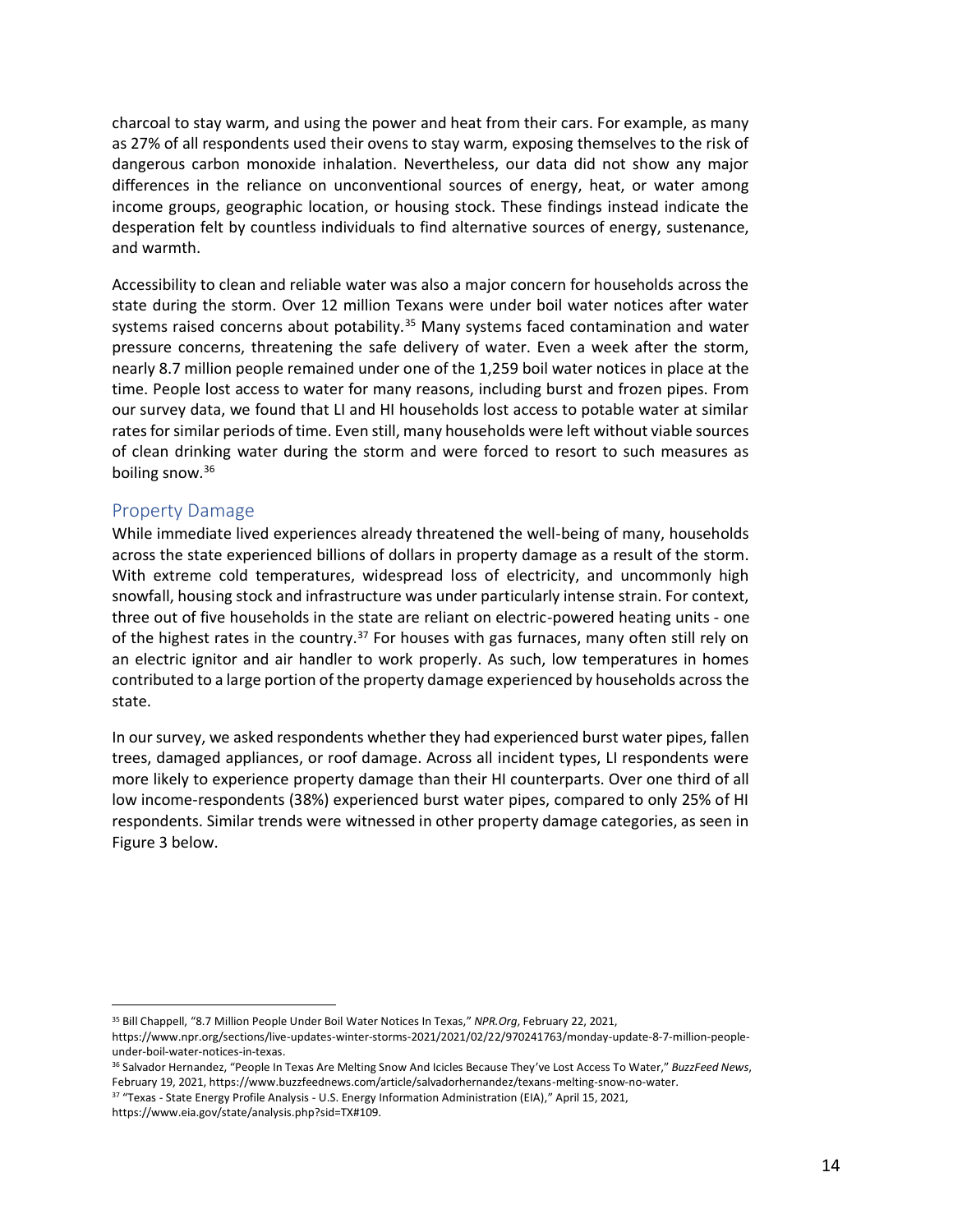| Property<br><b>Damage Type</b>                   | $\mathbf{u}$<br>respondents<br>impacted | H <sub>II</sub><br>respondents<br>impacted |
|--------------------------------------------------|-----------------------------------------|--------------------------------------------|
| Burst pipes,<br>flooding, or<br>water damage     | 38%                                     | 25%                                        |
| <b>Fallen trees</b>                              | 16%                                     | 10%                                        |
| Damaged<br>appliance(s)                          | 15%                                     | 8%                                         |
| Roof or other<br>structural<br>damage to<br>home | 15%                                     | 8%                                         |
| Minor cosmetic<br>issues                         | 18%                                     | 17%                                        |
| Other                                            | 3%                                      | 2%                                         |
| No damage                                        | 38%                                     | 54%                                        |

*Figure 3: Survey respondents who responded 'yes' to having sustained property damage of varying types.*

From the above data, it can be inferred that housing stock played a significant role in the lived experiences of respondents of different income brackets. TEPRI's 2017 *[Energy Poverty](https://txenergypoverty.org/wp-content/uploads/2017/05/TEPRI-Energy-Poverty-Research-Landscape-Analysis-May-2017.pdf)  [Landscape Analysis](https://txenergypoverty.org/wp-content/uploads/2017/05/TEPRI-Energy-Poverty-Research-Landscape-Analysis-May-2017.pdf)* provided much insight into the role that housing plays in energy use and affordability. It is well understood that because of financial constraints, lower income communities are more likely to live in older homes where preventative maintenance may not have been undertaken. Low-income housing often has substandard insulation, inefficient appliances, and older windows. Those who rent are also less likely to have energy-efficient upgrades made to their homes compared to those who live in owner-occupied housing.

As such, the higher instances of property damage can be attributed to the lack of available resources for maintenance, upgrades, and weatherization measures. Burst pipes and water damage can likely be linked to outdated plumbing systems and lack of weatherization or insulation in housing stock among lower-income households. Many homes were not able to retain significant heat during the storm, thus causing plumbing systems to freeze and burst, which in turn caused water damage. Higher instances of fallen trees among lower income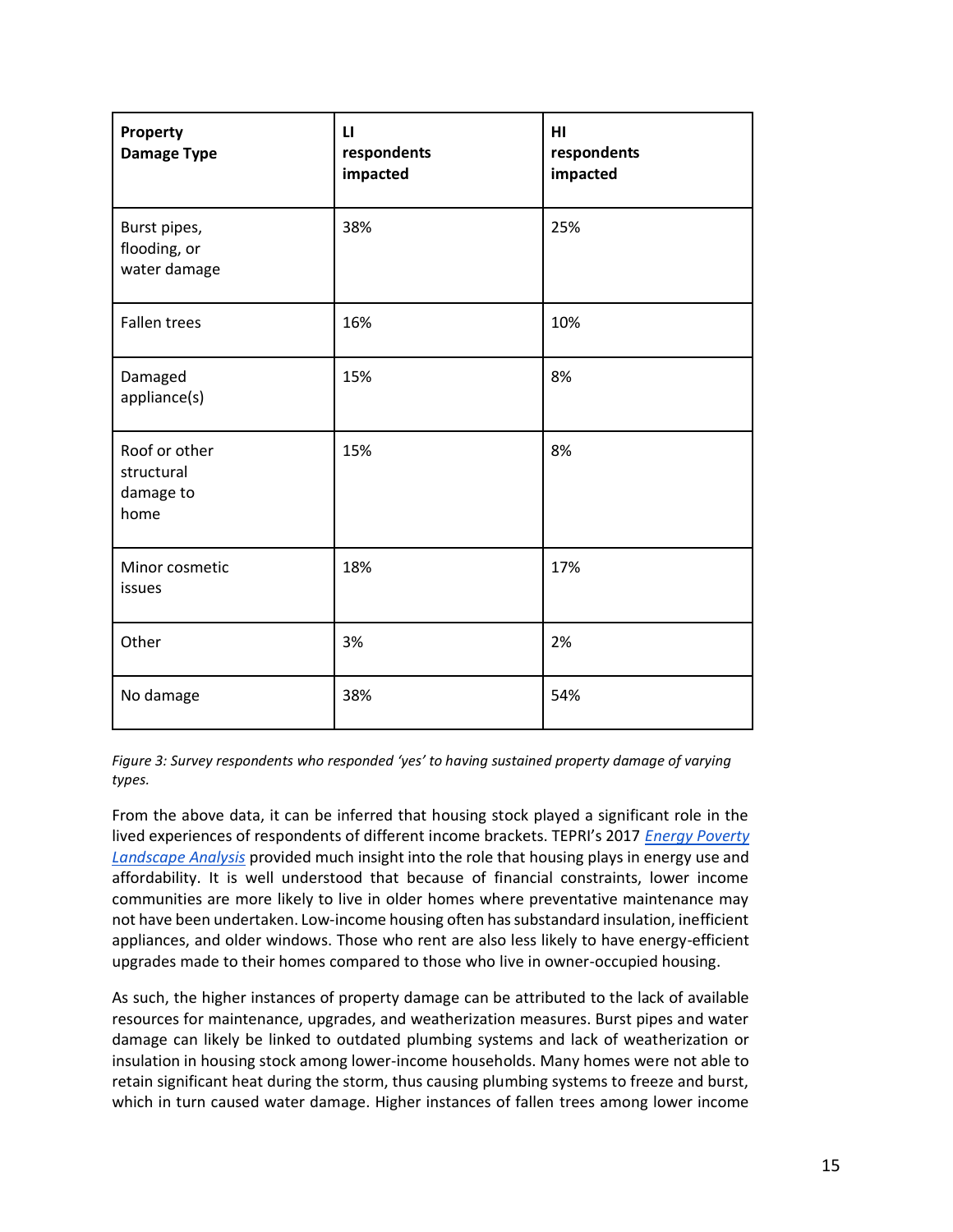respondents may also be attributed to the lack of available funds for the inspection, upkeep, and removal of older trees on residential properties. However, these figures do not account for differences in landscape or geographical location. The disproportionate damage sustained to appliances and roofs among lower-income households can likely be explained by similar circumstances, such as the lack of available funds for the replacement of outdated appliances or roofs.

### <span id="page-14-0"></span>Aftermath

The findings above demonstrate how the unexpected consequences of Winter Storm Uri threatened the immediate health and well-being of many across the state. While the storm has come and gone, there are also longer-term effects that continue to negatively affect the lives of countless people. Figure 4 depicts responses to a prompt about the hardships faced during and after the storm.

| <b>Issue or</b><br>hardship         | $\mathbf{u}$<br>respondents<br>impacted | H1<br>respondents<br>impacted |
|-------------------------------------|-----------------------------------------|-------------------------------|
| Lost wages or<br>reduced income     | 37%                                     | 24%                           |
| Food spoilage                       | 44%                                     | 38%                           |
| Medical<br>equipment<br>malfunction | 14%                                     | 5%                            |
| Stress, mental<br>anguish           | 59%                                     | 52%                           |
| Health<br>emergency                 | 10%                                     | 5%                            |
| Unaffordable<br>electricity bill    | 34%                                     | 13%                           |
| Unaffordable<br>gas bill            | 13%                                     | 6%                            |

Figure 4: Survey respondents who responded 'yes' to having sustained certain issues or hardships.

It becomes immediately clear from the results of this portion of the survey that there is a wide discrepancy in concern over utility bill affordability between income groups in the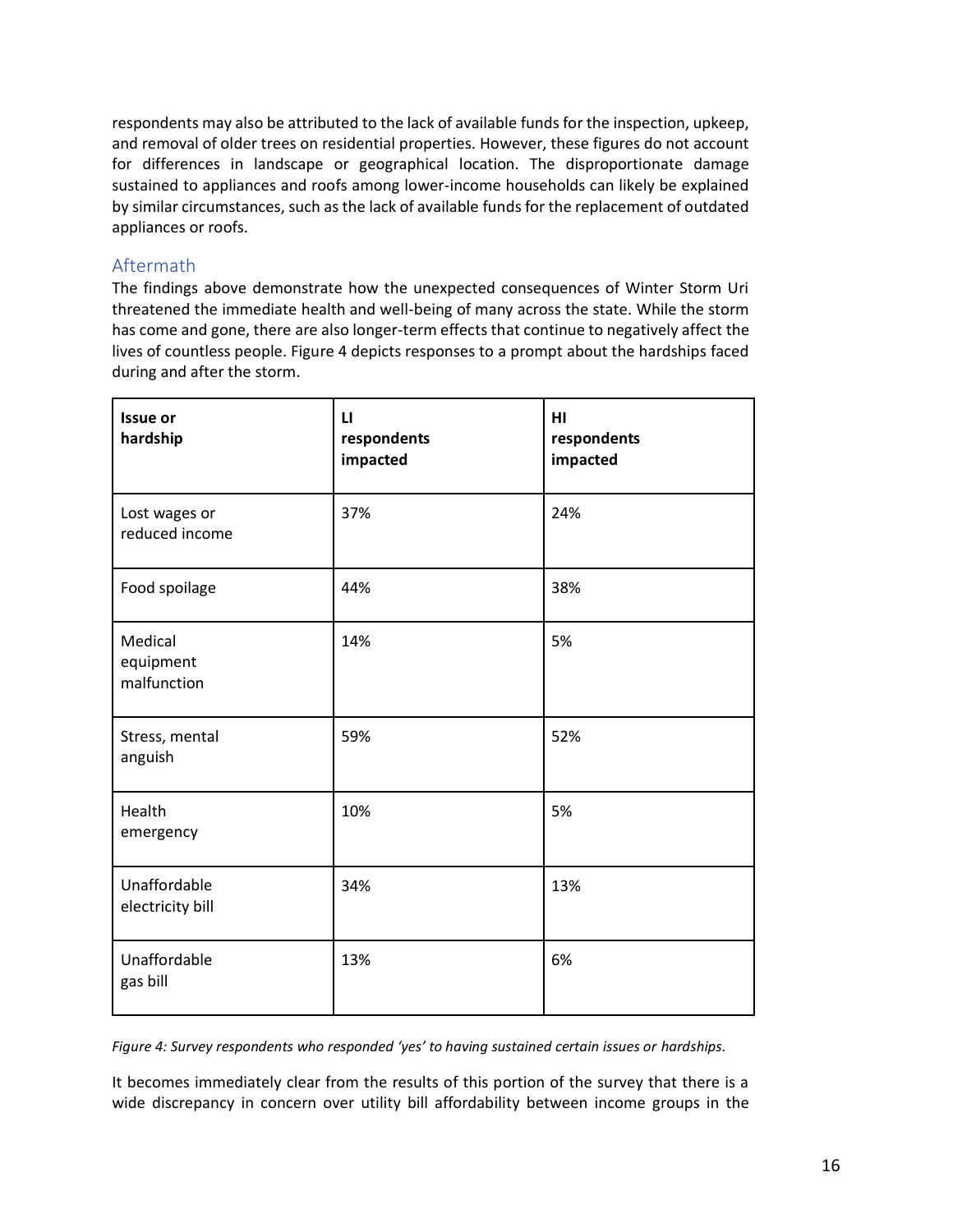aftermath of the storm. Low-income respondents were over twice as likely to express concern about their ability to afford their electricity and gas bills. Part of this concern may be attributed to the widely circulated reports published immediately following the storm that documented how individual ratepayers in some markets were being charged thousands of dollars for using electricity during the widespread outages.<sup>38</sup> One report, in particular, chronicled how one individual received a bill of nearly \$17,000 for energy use - nearly 70 times their normal monthly utility allowance. $39$  However, these exorbitant charges were isolated to ratepayers who purchase electricity at wholesale rates from companies on the competitive market, such as Griddy. Of the roughly 5.7 million customers in the ERCOT market who purchase electricity on the competitive market, only an estimated 30,000 customers purchase electricity at wholesale prices.<sup>40</sup> This level of concern was also measured in March, long before the long-term economic impacts of the storm were fully understood and before the Texas Legislature took actions to address economic uncertainty in electricity markets. Nevertheless, energy affordability remains a key concern for low-income households.

With rising electric bills during the summer months, coupled with the repayment of Winter Storm debt and stagnant economic recovery, many LI households are likely going to have to make difficult decisions on where to allocate their resources. Over a third of LI respondents (37%) also reported lost wages or reduced income during the storm. For households living paycheck to paycheck, it can be difficult to recover quickly when vital income is lost. Reports have shown that fewer than 40% of American households have the available funds to comfortably cover a \$1,000 emergency expense.<sup>41</sup>

<sup>38</sup> Rebecca Hersher, "After Days Of Mass Outages, Some Texas Residents Now Face Huge Electricity Bills," *NPR.Org*, February 21, 2021, https://www.npr.org/sections/live-updates-winter-storms-2021/2021/02/21/969912613/after-days-of-massoutages-some-texas-residents-now-face-huge-electric-bills.

<sup>&</sup>lt;sup>39</sup> Giulia McDonnell Nieto del Rio, Nicholas Bogel-Burroughs, and Ivan Penn, "His Lights Stayed on During Texas' Storm. Now He Owes \$16,752.," *The New York Times*, February 21, 2021, sec. U.S., https://www.nytimes.com/2021/02/20/us/texas-stormelectric-bills.html.

<sup>40</sup> Mitchell Ferman, "Texas Legislature Approves Bill to Ban Residential Wholesale Electricity Plans — the First Major Winter Storm Bill Sent to the Governor," *The Texas Tribune*, May 13, 2021, https://www.texastribune.org/2021/05/13/texas-powergrid-failure-legislature/.

<sup>&</sup>lt;sup>41</sup> Jeff Ostrowski, "Fewer Than 4 In 10 Americans Could Pay A Surprise \$1,000 Expense From Savings, Survey Finds" (Bankrate.com, January 11, 2021), https://www.bankrate.com/banking/savings/financial-security-january-2021/.